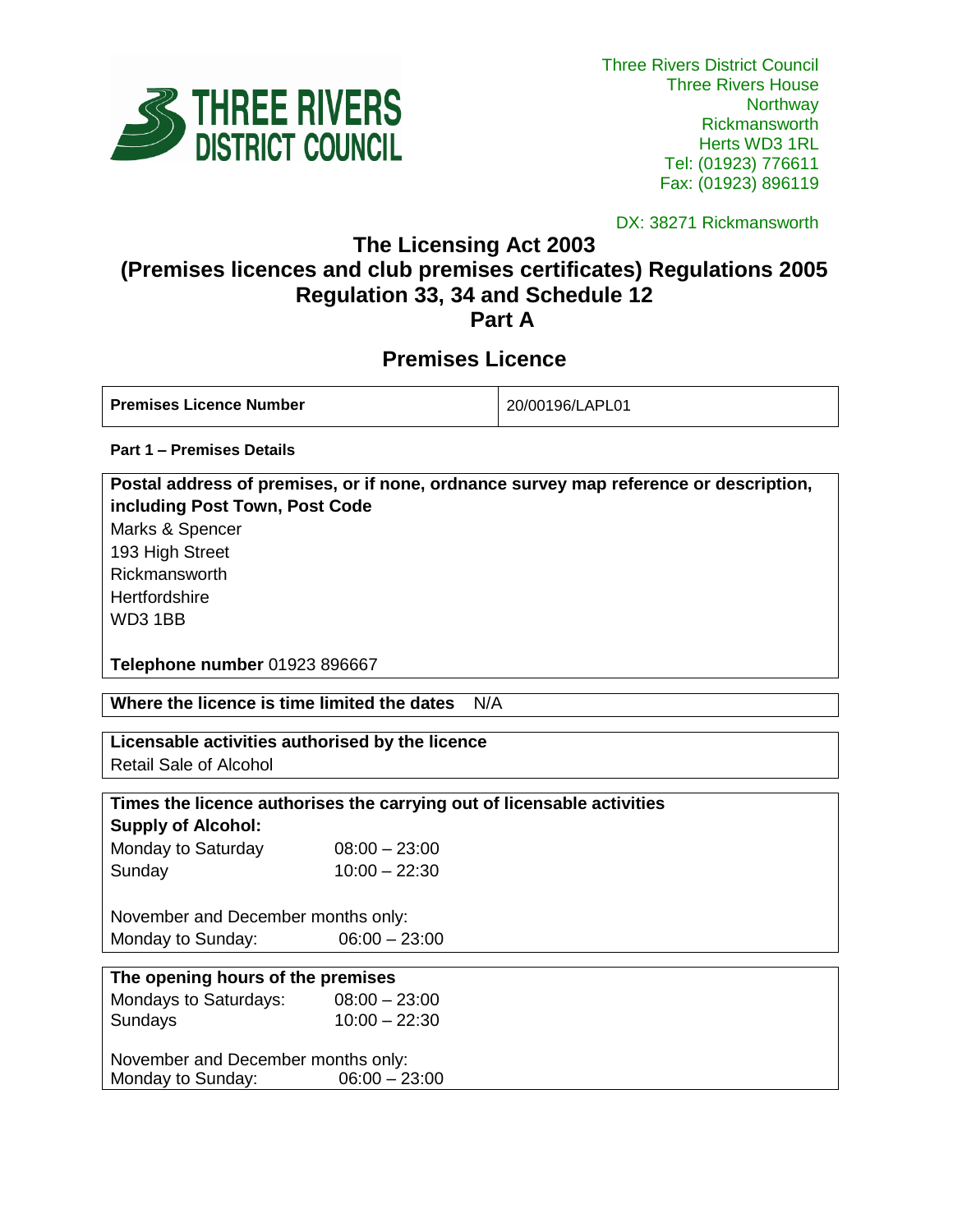# **Where the licence authorises supplies of alcohol whether these are on and/or off supplies** Alcohol is supplied for consumption off the premises only

## **Part 2**

**Name, (registered) address, telephone number and email (where relevant) of holder of premises licence** Marks and Spencer PLC Waterside House 35 North Wharf Road London W12 1NW

**Registered number of holder, for example company number, charity number (where applicable)** 00214436

**Name, address and telephone number of designated premises supervisor where the premises licence authorises for the supply of alcohol** Mr Peter Buchanan

**Personal licence number and issuing authority of personal licence held by designated premises supervisor where the premises licence authorises for the supply of alcohol** Personal licence number: 5606 Licensing Authority:

Dated 14 March 2020

Signed by Kimberley Rowley Head of Regulatory Services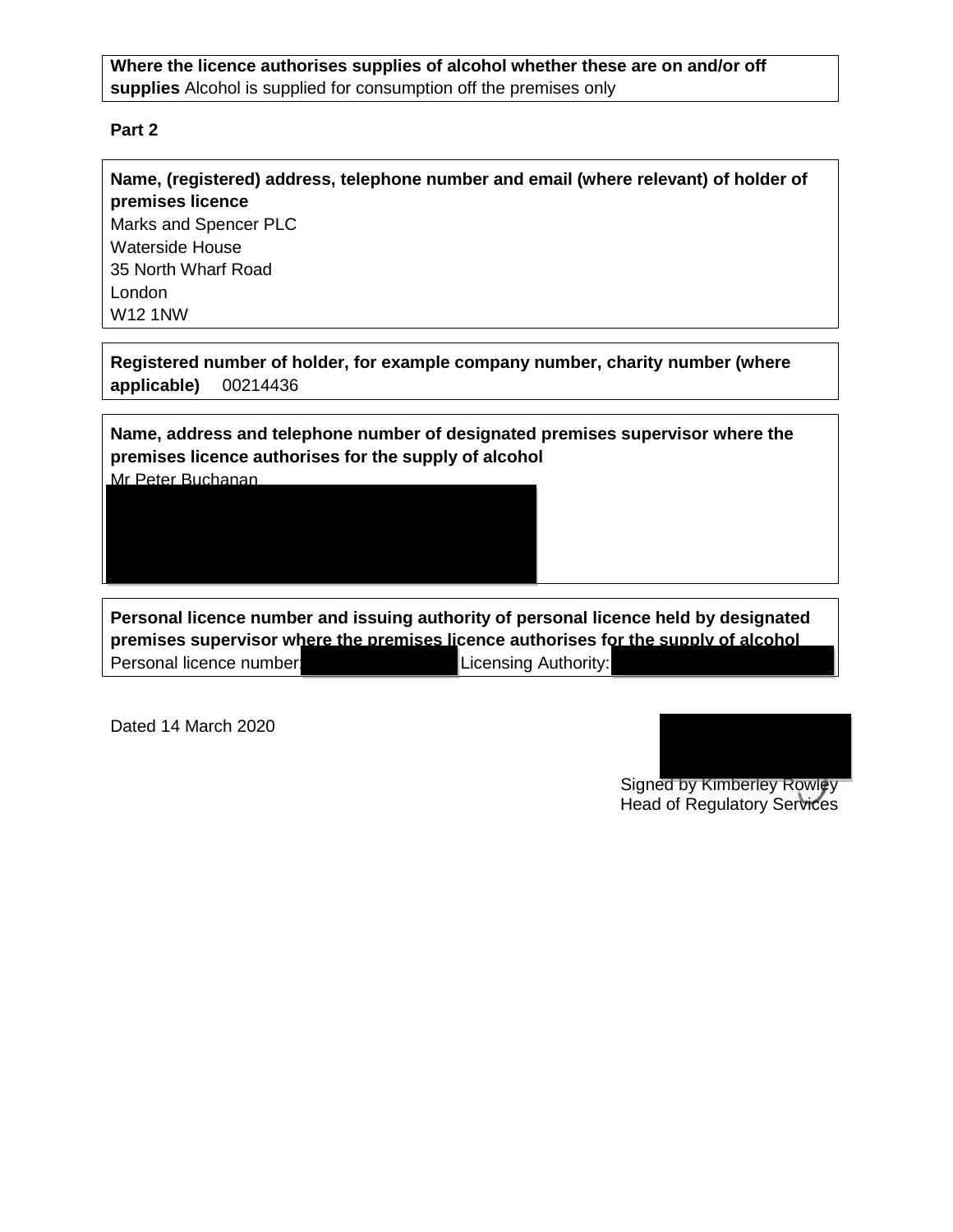# **Annex 1 – Mandatory conditions**

#### **For the purposes of this schedule**

"the act" means the Licensing Act 2003

"Anti-Social Behaviour" has the meaning given in Section 36 of the Anti-Social Behaviour Act 2003;

"Disability" has the meaning gi8ven in section 1 if the Disability Discrimination Act 1995;

"Relevant Premises" has the meaning given in paragraphs (a) and (b) of the definition in section 153(4) of the

Act (the relevant parts of which are attached to this licence).

# **Mandatory Condition - s19 of the Licensing Act 2003**

No supply of alcohol may be made under the premises licence;

(a) at a time when there is no designated premises supervisor in respect of the premises licence, or

(b) at a time when the designated premises supervisor does not hold a personal licence or his personal licence is suspended.

Every supply of alcohol under the premises licence must be made by person who holds a personal licence.

# **MANDATORY CONDITIONS SPECIFIED BY THE LICENSING ACT 2006 (MANDATORY LICENSING CONDITIONS) ORDER 2010 AS AMENDED BY THE LICENSING ACT 2003 (MANDATORY CONDITIONS) (AMENDMENT) ORDER 2014:**

#### **Mandatory Condition 1**

(1) The responsible person must ensure that staff on relevant premises do not carry out, arrange or participate in any irresponsible promotions in relation to the premises.

(2) In this paragraph, an irresponsible promotion means any one or more of the following activities, or substantially similar activities, carried on for the purpose of encouraging the sale or supply of alcohol for consumption on the premises—

(a) games or other activities which require or encourage, or are designed to require or encourage, individuals to—

(i) drink a quantity of alcohol within a time limit (other than to drink alcohol sold or supplied on the premises before the cessation of the period in which the responsible person is authorised to sell or supply alcohol), or

(ii) drink as much alcohol as possible (whether within a time limit or otherwise);

(b) provision of unlimited or unspecified quantities of alcohol free or for a fixed or discounted fee to the public or to a group defined by a particular characteristic in a manner which carries a significant risk of undermining a licensing objective;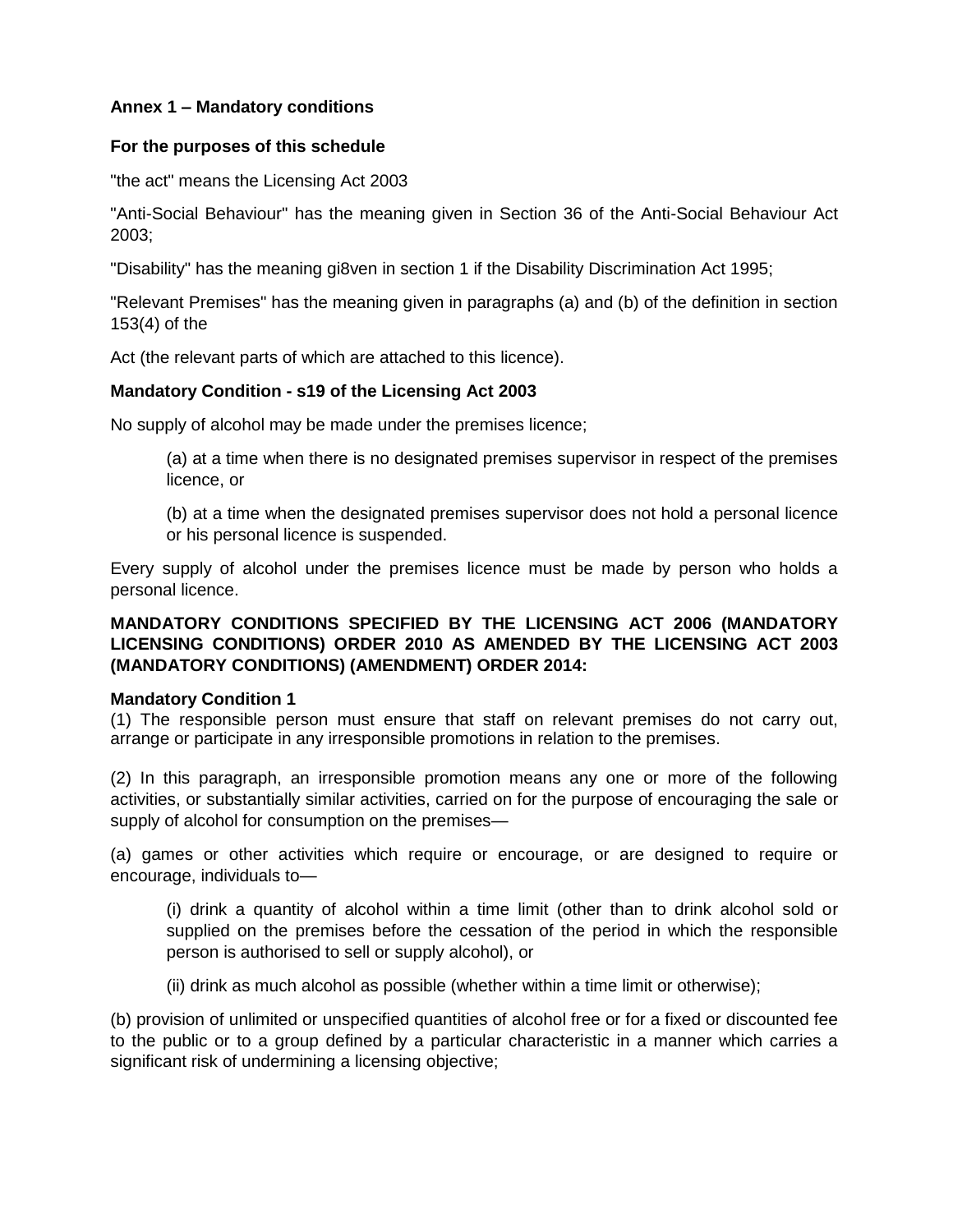(c) provision of free or discounted alcohol or any other thing as a prize to encourage or reward the purchase and consumption of alcohol over a period of 24 hours or less in a manner which carries a significant risk of undermining a licensing objective;

(d) selling or supplying alcohol in association with promotional posters or flyers on, or in the vicinity of, the premises which can reasonably be considered to condone, encourage or glamorise anti-social behaviour or to refer to the effects of drunkenness in any favourable manner;1. A relevant person shall ensure that no alcohol is sold or supplied for consumption on or off the premises for a price which is less than the permitted price.

(e) dispensing alcohol directly by one person into the mouth of another (other than where that other person is unable to drink without assistance by reason of disability).

#### **Mandatory Condition 2**

The responsible person must ensure that free potable water is provided on request to customers where it is reasonably available.

#### **Mandatory Condition 3**

(1) The premises licence holder or club premises certificate holder must ensure that an age verification policy is adopted in respect of the premises in relation to the sale or supply of alcohol.

(2) The designated premises supervisor in relation to the premises licence must ensure that the supply of alcohol at the premises is carried on in accordance with the age verification policy.

(3) The policy must require individuals who appear to the responsible person to be under 18 years of age (or such older age as may be specified in the policy) to produce on request, before being served alcohol, identification bearing their photograph, date of birth and either—

- (a) a holographic mark, or
- (b) an ultraviolet feature.

# **Mandatory Condition 4**

The responsible person must ensure that—

(a) where any of the following alcoholic drinks is sold or supplied for consumption on the premises (other than alcoholic drinks sold or supplied having been made up in advance ready for sale or supply in a securely closed container) it is available to customers in the following measures—

- (i) beer or cider: ½ pint;
- (ii) gin, rum, vodka or whisky: 25 ml or 35 ml; and
- (iii) still wine in a glass: 125 ml;

(b) these measures are displayed in a menu, price list or other printed material which is available to customers on the premises; and

(c) where a customer does not in relation to a sale of alcohol specify the quantity of alcohol to be sold, the customer is made aware that these measures are available."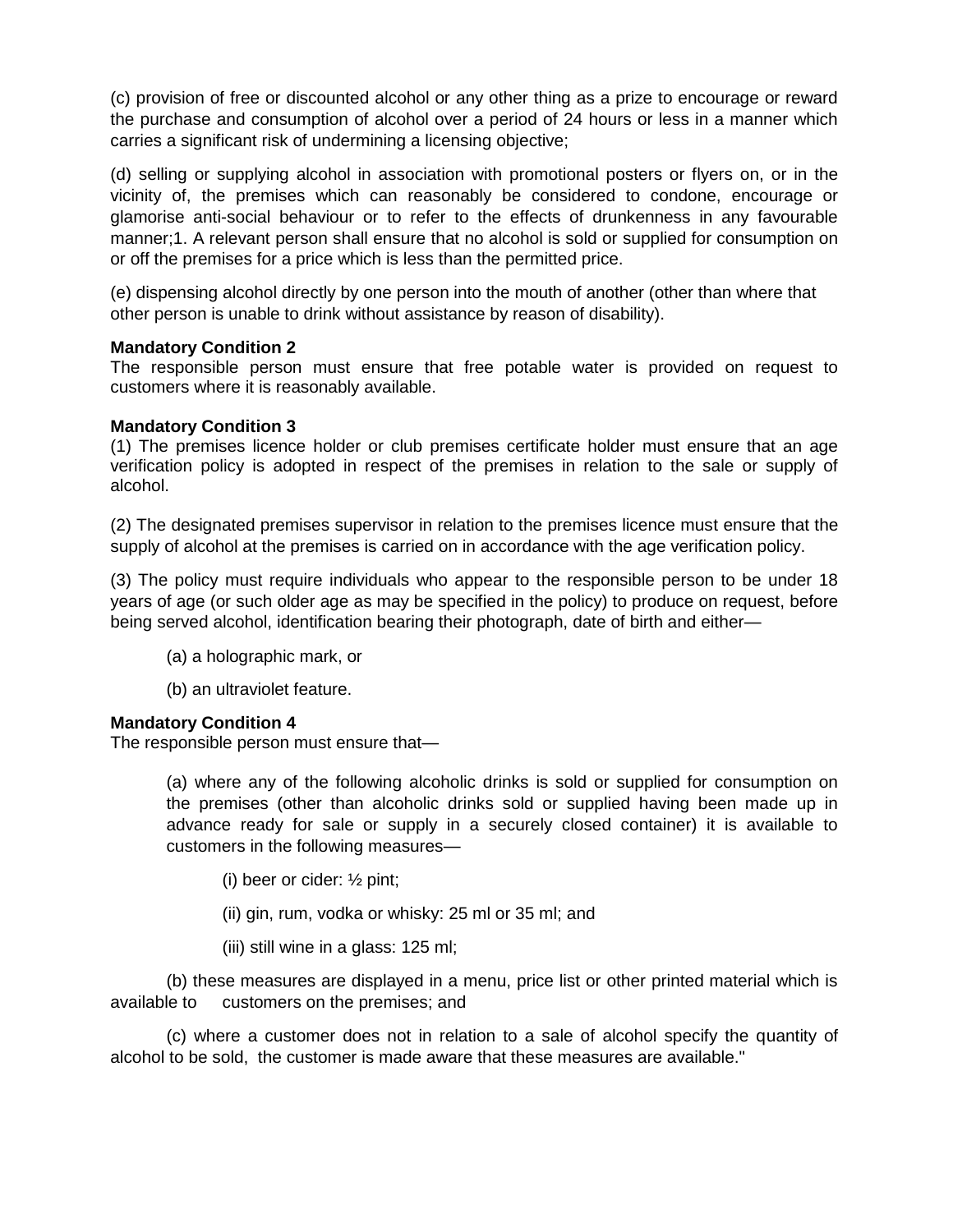# **Mandatory Condition 5**

1. A relevant person shall ensure that no alcohol is sold or supplied for consumption on or off the premises for a price which is less than the permitted price.

2. For the purposes of the condition set out in paragraph 1—

- (a) "duty" is to be construed in accordance with the Alcoholic Liquor Duties Act 1979(a);
- (b) "permitted price" is the price found by applying the formula—

 $P = D + (D \times V)$ 

where—

(i) P is the permitted price,

(ii) D is the amount of duty chargeable in relation to the alcohol as if the duty were charged on the date of the sale or supply of the alcohol, and

(iii) V is the rate of value added tax chargeable in relation to the alcohol as if the value added tax were charged on the date of the sale or supply of the alcohol;

(c) "relevant person" means, in relation to premises in respect of which there is in force a premises licence—

(i) the holder of the premises licence,

(ii) the designated premises supervisor (if any) in respect of such a licence, or

(iii) the personal licence holder who makes or authorises a supply of alcohol under such a licence;

(d) "relevant person" means, in relation to premises in respect of which there is in force a club premises certificate, any member or officer of the club present on the premises in a capacity which enables the member or officer to prevent the supply in question; and

(e) "valued added tax" means value added tax charged in accordance with the Value Added Tax Act 1994(a).

3. Where the permitted price given by Paragraph (b) of paragraph 2 would (apart from this paragraph) not be a whole number of pennies, the price given by that sub-paragraph shall be taken to be the price actually given by that sub-paragraph rounded up to the nearest penny.

4. (1) Sub-paragraph (2) applies where the permitted price given by Paragraph (b) of paragraph 2 on a day ("the first day") would be different from the permitted price on the next day ("the second day") as a result of a change to the rate of duty or value added tax.

(2) The permitted price which would apply on the first day applies to sales or supplies of alcohol which take place before the expiry of the period of 14 days beginning on the second day.